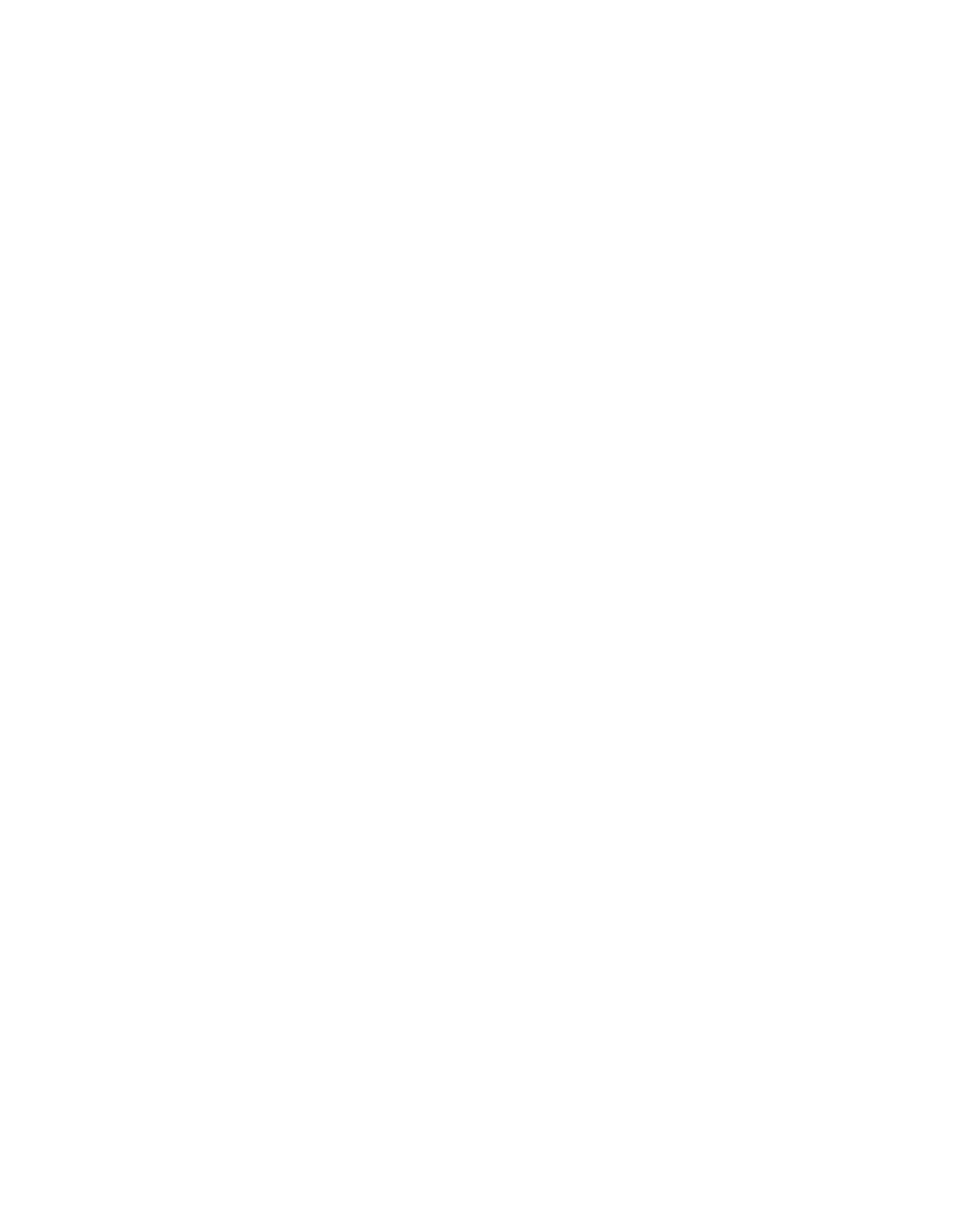## **BURKE, Justice.**

[¶1] Appellant, Randal Joe Craft, entered a conditional guilty plea to felony possession of a controlled substance in violation of Wyo. Stat. Ann. § 35-7-1031(c)(i)(A). He reserved the right to appeal whether he entered a valid waiver of counsel in a prior conviction that was used to enhance the present charge to a felony. We affirm.

### *ISSUE*

[¶2] Appellant presents the following issue:

Should Appellant's municipal court conviction have been used to enhance this charge to a felony, if there was no valid waiver of counsel in the municipal court?

The State phrases the issue as follows:

Did the district court correctly find that in an earlier case Appellant knowingly, intelligently, and voluntarily waived his right to counsel?

## *FACTS*

[¶3] On December 6, 2009, a Carbon County Sheriff's Deputy executed an arrest warrant on Appellant at his home.<sup>1</sup> He asked Appellant if there was anything he wanted to leave at his house, and Appellant responded by removing a baggie of marijuana from his pocket. The deputy later discovered that Appellant had received two prior misdemeanor convictions for possession of a controlled substance in the past year. As a result, Appellant was charged with felony possession of a controlled substance pursuant to the enhancement provisions of Wyo. Stat. Ann. § 35-7-1031(c)(i) (LexisNexis 2009).

[¶4] Appellant filed a "Motion to Dismiss," claiming that one of his earlier convictions used to enhance the charge to a felony was obtained without a valid waiver of his right to counsel. In his motion, Appellant asserted that "counsel for Defendant inspected the file for the Saratoga case and found nothing anywhere in the file that specifically noted that Defendant waived his right to counsel." Appellant further argued that "Even if the State could produce a transcript of the proceedings and show that Defendant was advised of his right to counsel, Defendant believes that any such advisement would be insufficient to

 $<sup>1</sup>$  The record does not identify the offense that gave rise to the warrant for Appellant's arrest.</sup>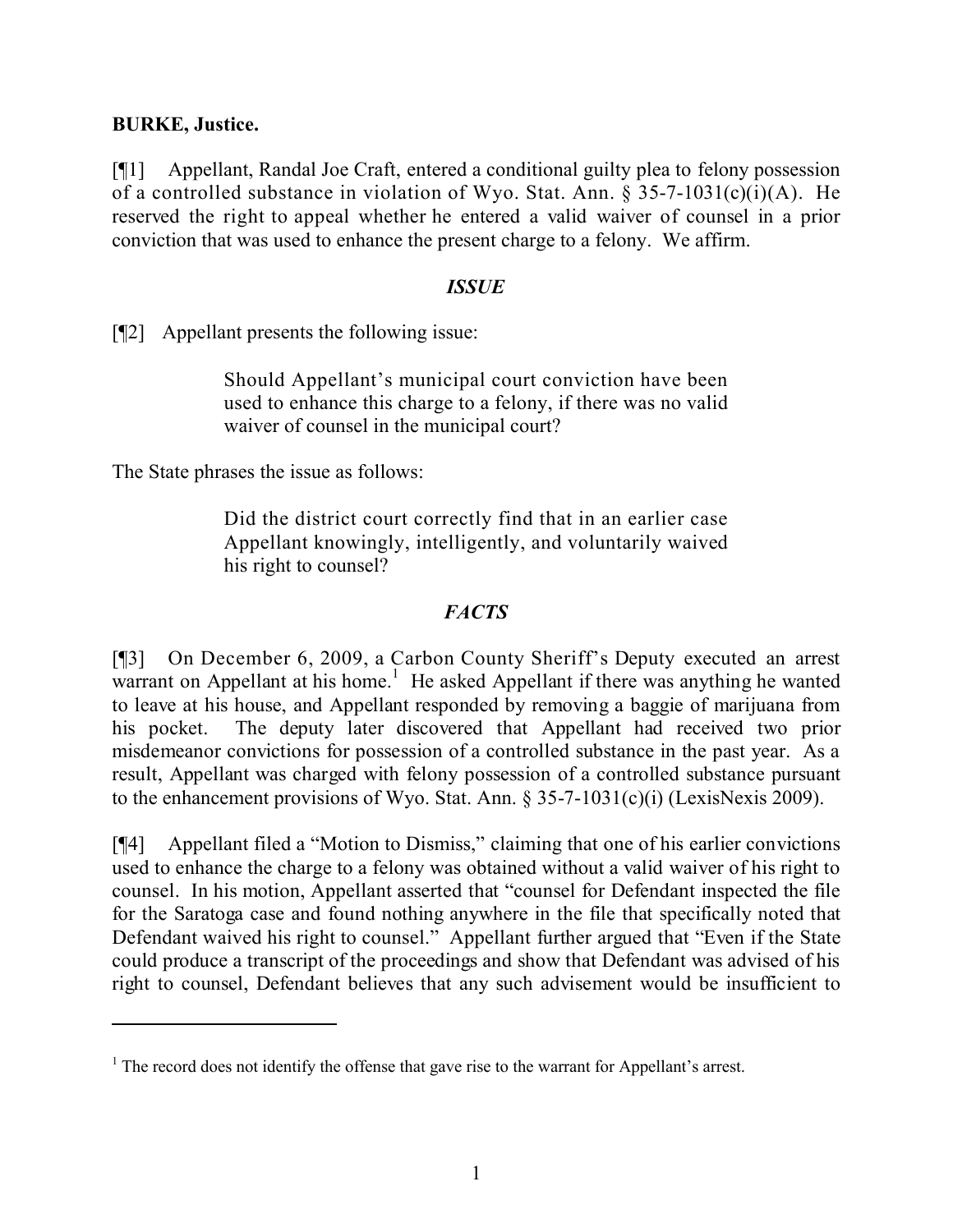permit him to make a knowing and valid waiver of his right to counsel."

[¶5] The State responded to Appellant's motion by producing a digital recording of the Saratoga hearing.<sup>2</sup> The recording established that Appellant had been informed of his rights, including his right to an attorney. The judge opened the plea colloquy by explaining that the purpose of the hearing was to make sure that Appellant understood (1) his constitutional rights, (2) the charges against him, (3) the maximum possible penalty for a conviction, and (4) that Appellant would have the opportunity to enter a plea. The judge then inquired as to whether Appellant understood this process and Appellant responded "Yes, sir." The judge proceeded to explain to Appellant his constitutional rights. The judge told Appellant that he had a right to plead guilty, not guilty, or no contest, and noted that if he pled not guilty, he would have the right to a full, fair, and impartial trial before a jury. When asked if he understood this advice, Appellant responded "Yes, sir." The judge then informed Appellant of his right to remain silent at trial and his right to use the subpoena power of the court. The judge further explained that Appellant was presumed to be innocent, and that the State carried the burden of proving his guilt beyond a reasonable doubt. The judge concluded this segment of the colloquy by informing Appellant that he had the right to an attorney, and the right to a court-appointed attorney if he was indigent. When asked whether he had any questions about his constitutional rights, Appellant responded "No, sir."

[¶6] Next, the judge explained the nature of the charge, noting that it related to Appellant's possession of marijuana, a controlled substance, in violation of a town ordinance prohibiting possession of controlled substances. Appellant acknowledged that he understood the charges. The judge then advised Appellant of the maximum penalties for the charged offense and asked whether Appellant understood those penalties. He responded "Yes, sir." At that point, the judge asked Appellant if he wished to be represented by an attorney. Appellant responded "No, sir." The judge asked Appellant to repeat himself and he again replied "No, sir." After this discussion with Appellant, the court accepted Appellant's guilty plea. In its written order, the court found that Appellant had been advised of and had understood his rights, and that he had knowingly and

<sup>&</sup>lt;sup>2</sup> We note that the question of which party bears the responsibility to produce the record of the prior proceedings is not before us. Our precedent, however, suggests that the defendant carries the burden of production under these circumstances. In *Laramie v. Cowden*, 777 P.2d 1089, 1091 (Wyo. 1989), we stated that the defendant asserting a constitutional challenge to an underlying conviction in an habitual traffic offender proceeding must make a prima facie showing that one or more of his underlying convictions was not obtained in accordance with his constitutional rights. Once the defendant makes this showing, the prosecution has the burden of establishing, by a preponderance of the evidence, that the conviction was constitutionally obtained. *Id.* In *Johnston v. State*, 829 P.2d 1179, 1180-81 (Wyo. 1992), we applied the same standards to proceedings in which a defendant challenges prior criminal convictions that become the basis for later habitual criminal status under Wyo. Stat. Ann. § 6-10-201.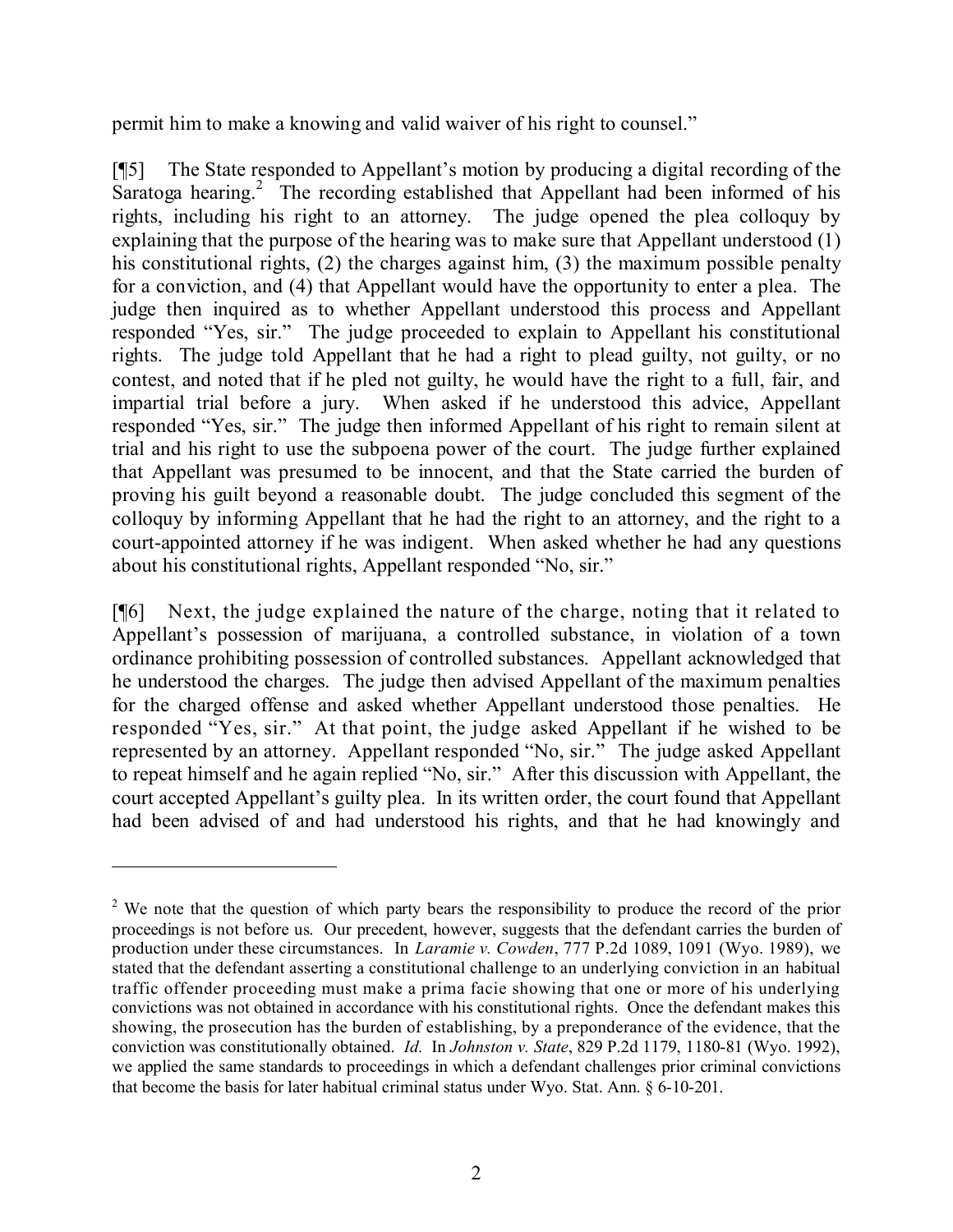voluntarily entered his plea.

[¶7] Based on the totality of the circumstances surrounding Appellant's guilty plea in the Saratoga municipal court proceeding, the district court denied Appellant's Motion to Dismiss. The district court found that

> The State produced competent evidence that, at his Initial Appearance before the Saratoga Municipal Court, Defendant was, in fact, advised of his constitutional rights, including his right to counsel. The recording of the Initial Appearance reveals that Defendant voluntarily, knowingly, and intelligently waived his right to counsel. That fact is evidenced in the recording of the proceedings as well as the *Judgment and Sentence* from that court, dated February 19, 2009.

The court concluded that "There is every indication in the record, when viewed as a whole, that [Appellant] was advised of his rights, acted with a full awareness of those rights, and understood the consequences of waiving those rights." Accordingly, the court found that "the State established a valid waiver of counsel in [Appellant's] February 19, 2009 misdemeanor conviction for possession of a controlled substance." Appellant subsequently entered a conditional guilty plea to the felony charge, reserving his right to appeal whether he had validly waived his right to counsel in the prior municipal proceeding and whether the prior conviction could be used to enhance the present crime to a felony.

[¶8] The district court imposed a sentence of two to four years in prison, which was suspended in favor of three years of supervised probation. This appeal followed.

# *STANDARD OF REVIEW*

[¶9] "Whether an individual has been denied the right to counsel is a constitutional issue that we review *de novo*." *Rodriguez v. State*, 2010 WY 61, ¶ 6, 230 P.3d 1111, 1113 (Wyo. 2010).

# *DISCUSSION*

[¶10] Appellant contends that his February 19, 2009 conviction cannot be used to enhance the present crime to a felony because he did not validly waive his right to counsel in that proceeding. The right to counsel in criminal proceedings is guaranteed by the Sixth Amendment to the United States Constitution and Art. 1, § 10 of the Wyoming Constitution. Rule 44(a)(1) of the Wyoming Rules of Criminal Procedure specifically provides that the right to counsel attaches to "Any person financially unable to obtain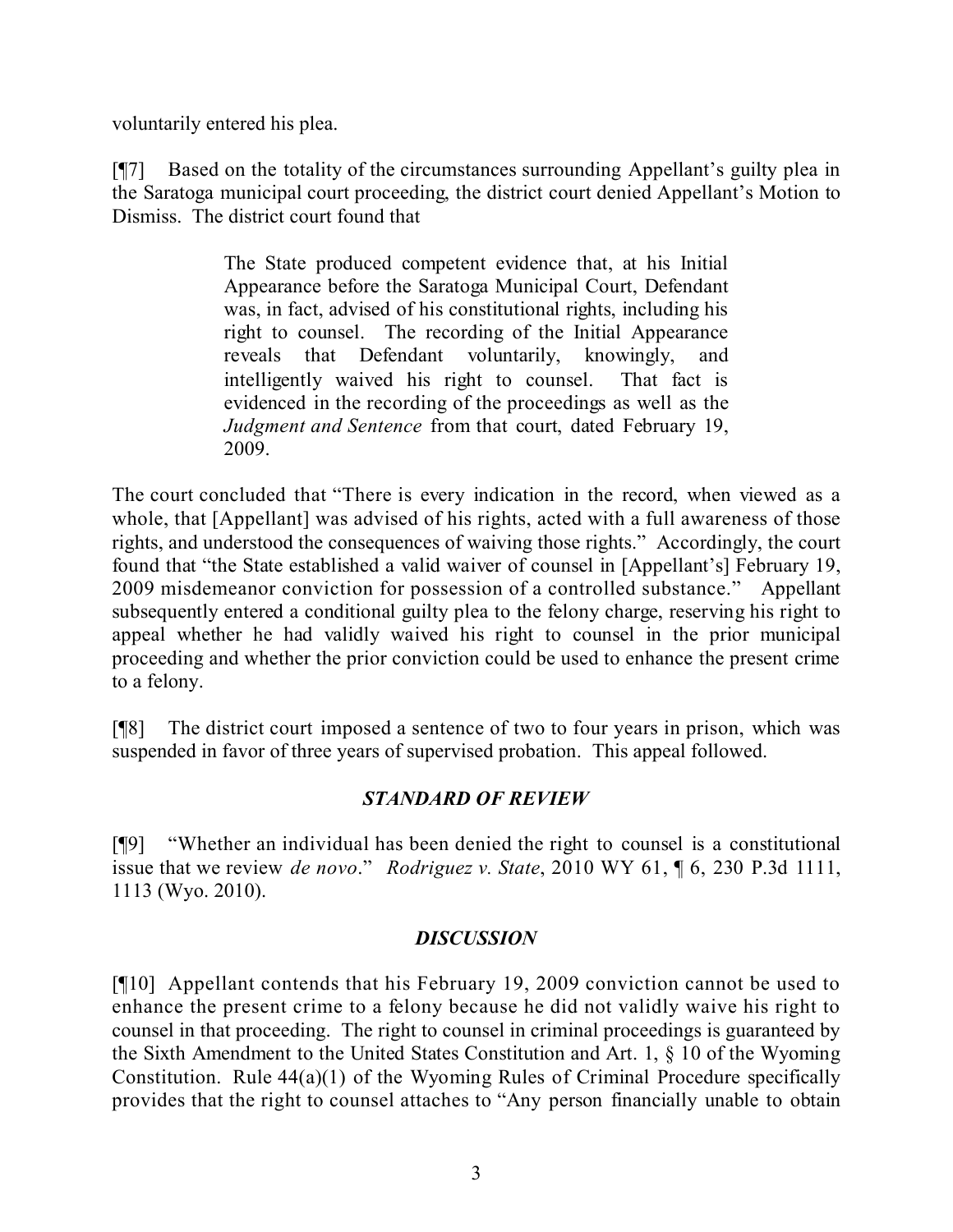adequate representation who is charged with a crime for which violation, incarceration as a punishment is a practicable possibility . . . ." A criminal defendant, however, also has the constitutional right to waive counsel and invoke the reciprocal right of selfrepresentation. *See, e.g., Faretta v. California*, 422 U.S. 806, 834, 95 S.Ct. 2525, 2540- 41, 45 L.Ed.2d 562 (1975).

[¶11] In deciding whether a defendant has entered a valid waiver of counsel, we determine first whether the defendant's waiver was voluntary. *Bolin v. State*, 2006 WY 77, ¶ 31, 137 P.3d 136, 146 (Wyo. 2006). If we conclude the waiver was voluntary, we then determine whether the defendant waived the right knowingly and intelligently. *Id.* In making that determination, we indulge every reasonable presumption against waiver. *Id.* A waiver of the right to counsel is knowing and intelligent if the record shows the defendant senses the magnitude of his undertaking and the risks inherent in proceeding *pro se*. *Trujillo v. State*, 2 P.3d 567, 571 (Wyo. 2000); *Vargas v. State*, 963 P.2d 984, 989 (Wyo. 1998). We have previously stated that "Ideally, the trial judge should conduct a thorough and comprehensive formal inquiry of the defendant on the record to demonstrate that the defendant is aware of the nature of the charges, the range of allowable punishments and possible defenses, and is fully informed of the risks of proceeding *pro se*." *Van Riper v. State*, 882 P.2d 230, 234 (Wyo. 1994). A trial court's failure to conduct a complete inquiry on the record as to the defendant's understanding, however, "does not require reversal when 'the surrounding facts and circumstances, including [the defendant's] background and conduct, demonstrate that [the defendant] actually understood his right to counsel and the difficulties of *pro se* representation and knowingly and intelligently waived his right to counsel.'" *Id.* (quoting *United States v. Willie*, 941 F.2d 1384, 1389 (10th Cir. 1991)).

[¶12] Appellant concedes that his waiver of counsel was "voluntary." He argues, however, that his waiver was not "knowing and intelligent" because he did not act with a "full awareness" of his right to counsel and did not "understand the consequences" of his waiver. Appellant contends that advisements concerning possible defenses to the crime and mitigating circumstances are necessary in order to effect a knowing and intelligent waiver. He also suggests that the Saratoga municipal court was required to advise him of the potential consequence that his conviction could be used to enhance future charges against him.

[¶13] As an initial matter, we note that Appellant relies on *Brisson v. State*, 955 P.2d 888 (Wyo. 1998) as support for the proposition that his prior conviction cannot be used for enhancement purposes. In *Brisson*, the appellant was charged with battery against a household member, which would have been a misdemeanor had it been his first or second offense, but was elevated to a felony because he had been convicted of misdemeanor battery twice within the previous ten years. *Id.* at 890. The appellant filed a motion to dismiss, claiming that the first battery conviction could not be used to enhance the current charge to a felony because it was obtained without the benefit of counsel. *Id.* He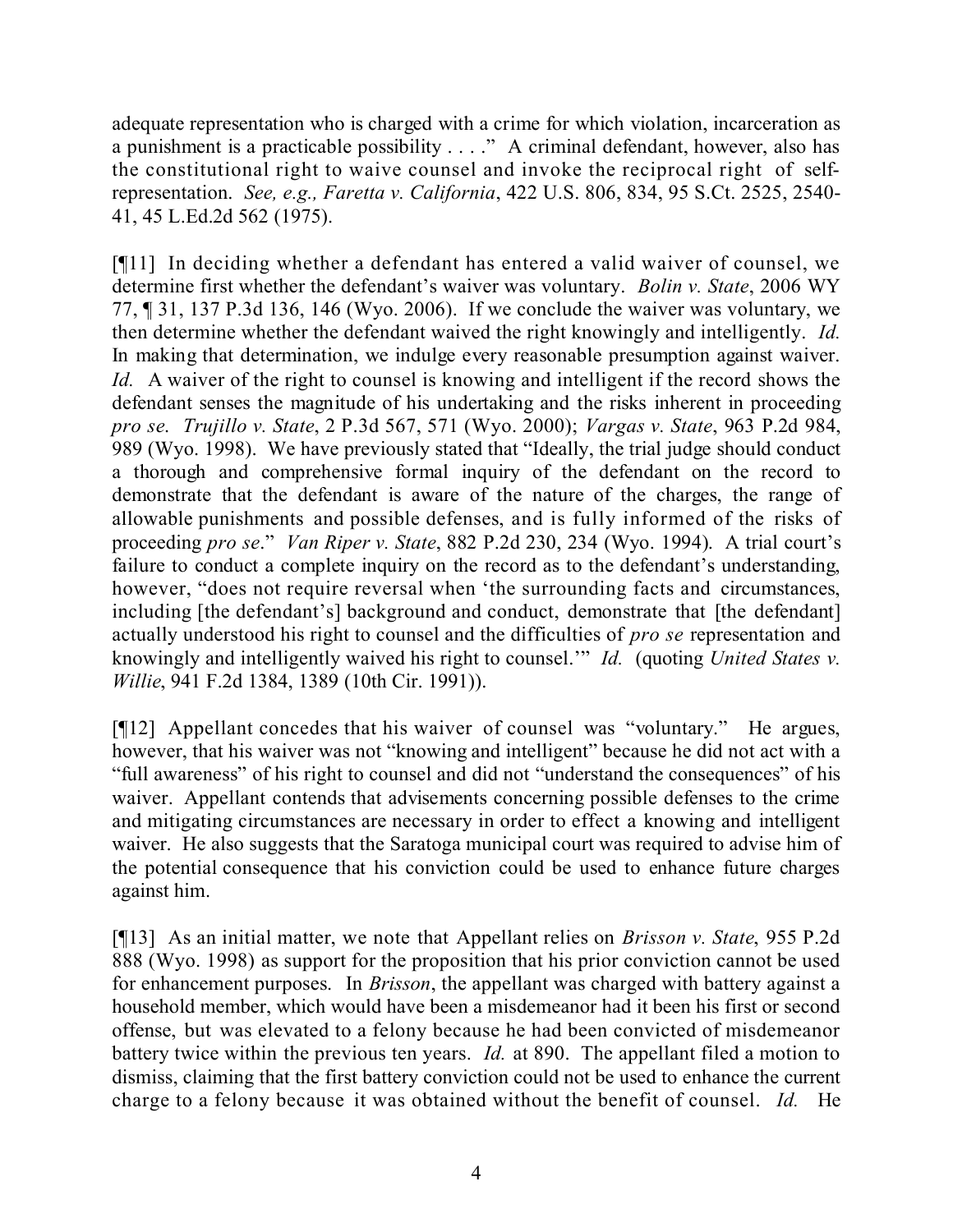claimed that he had requested an attorney in the prior proceeding, but that his request was denied. *Id.* at 892. The issue was presented to this Court in the form of a certified question, in which it was acknowledged that the appellant did not validly waive his right to counsel. The question we addressed was whether "an uncounseled misdemeanor conviction [can] be used to enhance the penalty for battery under Wyo. Stat. § 6-2-501(b) *under circumstances wherein the defendant did not knowingly or intentionally waive counsel and, in fact, requested counsel.*" *Id.* at 889 (emphasis added). Accordingly, we did not address the issue of waiver of counsel in *Brisson* and, as a result, that case provides no guidance on the issue of whether Appellant validly waived his right to counsel.

[¶14] Turning now to Appellant's argument that the Saratoga municipal court was required to advise him of possible defenses and mitigating circumstances, we find that such advisements are not necessary to a valid waiver of counsel. Appellant has presented no Wyoming precedent, and we are aware of none, requiring that a defendant be advised of possible defenses, mitigating circumstances, or the possibility that a conviction can be used for future sentence enhancement prior to entering a valid waiver of counsel. Rather, Wyoming authority indicates that such advisements are not required. W.R.Cr.P. 11(b), which sets forth the advisements that must be given to an unrepresented defendant before acceptance of a guilty plea, states, in relevant part, as follows:

> (b) *Advice to Defendant.* – . . . [B]efore accepting a plea of guilty or nolo contendere to a felony or to a misdemeanor when the defendant is not represented by counsel, *the court must* address the defendant personally in open court and, unless the defendant has been previously advised by the court on the record and in the presence of counsel, *inform the defendant of, and determine that the defendant understands, the following:*

> > (1) *The nature of the charge to which the plea is offered, the mandatory minimum penalty provided by law, if any, and the maximum possible penalty provided by law and other sanctions which could attend a conviction* including, when applicable, the general nature of any mandatory assessments (such as the surcharge for the Crime Victim Compensation Account), discretionary assessments (costs, attorney fees, restitution, *etc.*) and, in controlled substance offenses, the potential loss of entitlement to federal benefits. . . .

(Emphasis added.) As can be seen, W.R.Cr.P. 11 does not mention possible defenses or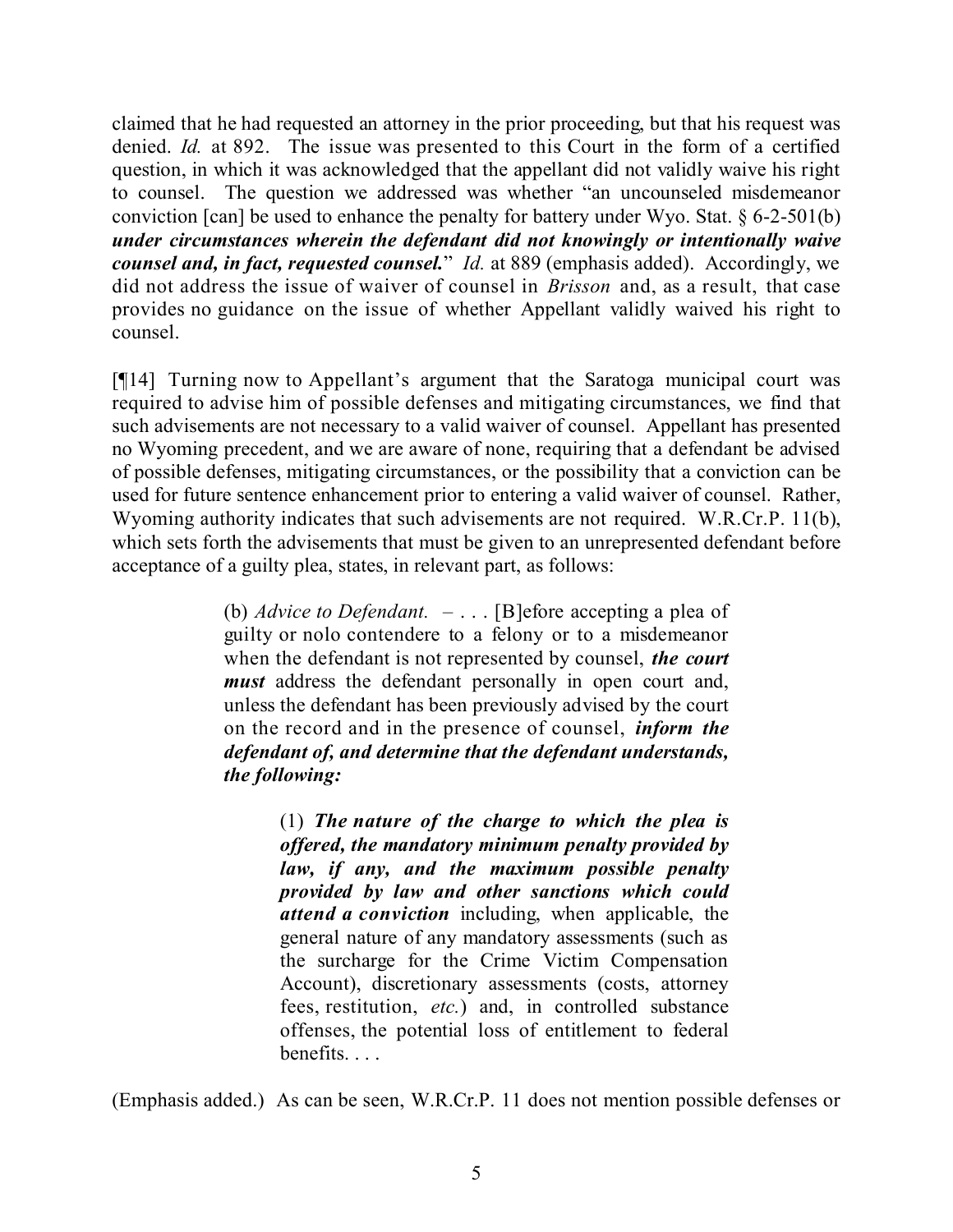mitigating circumstances. Further, we have specifically held that a defendant does not need to be advised of the possibility of future sentence enhancement prior to the entry of a valid guilty plea. In *Johnston*, 829 P.2d at 1183, the appellant challenged the use of a Washington conviction for purposes of sentence enhancement because he was not advised of the possibility that his prior conviction could lead to an habitual criminal sentence in Washington. We rejected Appellant's argument, finding that W.R.Cr.P. 11 "does not extend to every possible consequence or configuration of sentencing." *Id.* After noting that Appellant's argument was identical to that raised and disposed of in his direct appeal, we held that "We have examined the reasoning of the Washington Court of Appeals in light of these principles and are persuaded that its reasoning and conclusion that a court need not advise a defendant of the collateral consequence of habitual offender status when accepting a plea of guilty is correct under Wyoming law." *Id.*; *see also Valle v. State*, 2006 WY 43, ¶ 9, 132 P.3d 181, 184 (Wyo. 2006) ("A trial court's duty to insure that a defendant understands the consequences of a guilty plea before he enters one extends only to *direct* consequences of such a plea.") (emphasis in original).

[¶15] In addition, the United States Supreme Court, in *Iowa v. Tovar*, 541 U.S. 77, 124 S.Ct. 1379, 158 L.Ed.2d 209 (2004), has also considered "the extent to which a trial judge, before accepting a guilty plea from an uncounseled defendant, must elaborate on the right to representation" and has indicated that a court need not advise a defendant as to possible defenses before accepting a valid waiver of counsel. *Id.*, 541 U.S. at 81, 124 S.Ct. at 1383. In *Tovar*, the trial court's plea colloquy with the petitioner was remarkably similar to the colloquy in this case. *Id.*, 541 U.S. at 82-83, 124 S.Ct. at 1384. The issue addressed by the Supreme Court was whether the trial court was specifically required to "(1) advise the defendant that 'waiving the assistance of counsel in deciding whether to plead guilty [entails] the risk that a viable defense will be overlooked'; and (2) 'admonis[h]' the defendant 'that by waiving his right to an attorney he will lose the opportunity to obtain an independent opinion on whether, under the facts and applicable law, it is wise to plead guilty'." *Id.*, 541 U.S. at 81, 124 S.Ct. at 1383. The Court held that neither warning is required under the Sixth Amendment and stated that "The constitutional requirement is satisfied when the trial court informs the accused of the nature of the charges against him, of his right to be counseled regarding his plea, and of the range of allowable punishments attendant upon the entry of a guilty plea." *Id.* In light of this Supreme Court precedent, and the relevant Wyoming authority, we are not persuaded by Appellant's argument that his waiver of counsel was invalid because he was not advised of possible defenses, mitigating circumstances, or the possibility that his conviction could be used for future sentence enhancement. A defendant does not need to be given such advisements in order to effect a knowing and intelligent waiver of counsel.

[¶16] Finally, Appellant cites *Rodriguez*, 230 P.3d 1111, as authority suggesting that his waiver of counsel was inadequate. In *Rodriguez*, the State filed a petition to revoke the defendant's probation and, at an initial hearing on the petition, the defendant admitted that she had violated the terms of her probation. *Id.*, ¶ 4, 230 P.3d at 1112. The